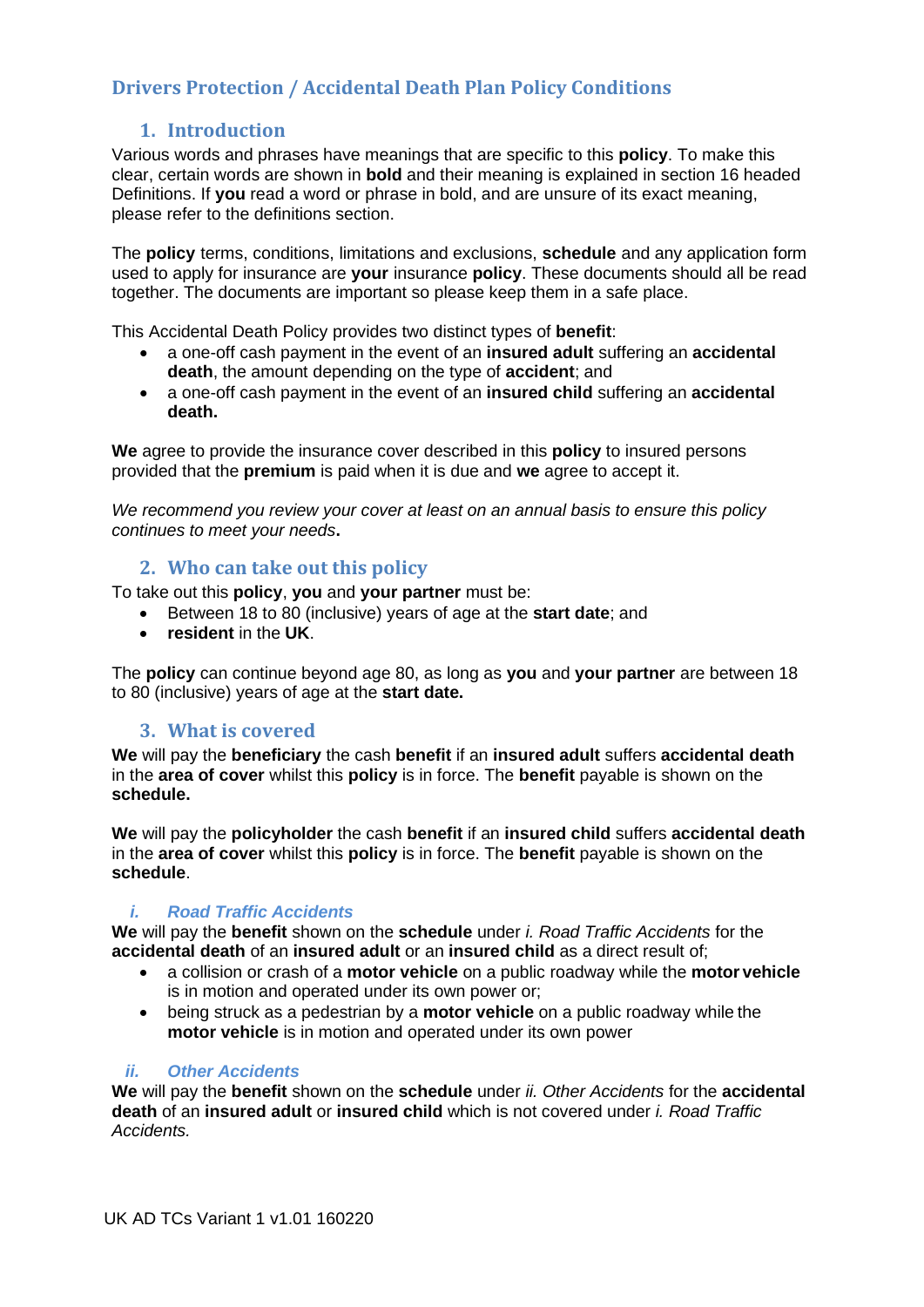# **4. Limitations to the cover**

#### *Time period*

An **accidental death** must occur within 12 months of the date of the **accident**.

### *Pre-existing Conditions*

**We** will only pay the **benefit** if an **insured adult** or **insured child** suffers an **accidental death**. Where a **pre-existing condition** is a contributing factor to the claim, it will be taken into consideration in calculating the amount payable.

A medical assessment will be converted into a percentage and applied to the **policy benefit** payable. If the calculated percentage is less than 25% **we** will pay the full **benefit**. **We** will obtain the medical assessment from **your doctor**. If they are unable or unwilling to provide this assessment **we** will obtain an assessment from an independent **doctor**.

### **5. What is not covered**

### **We** will not pay the **benefit** if an **accidental death** is:

- due to any illness, disease or infection, unless directly caused by an **accident**
- due to a naturally occurring condition, degenerative process or medical or mental disorder
- caused by suicide or a self-inflicted injury or any deliberate or reckless act or omission that is expected to cause serious injury or death whether of sound mind or not
- due to being under the influence of or being affected by, drugs or medicationunless the drugs or medication have been taken in accordance with the manufacturer's instructions or in accordance with a registered medical practitioner's instructions
- due to driving or being in control of a vehicle with more alcohol in the blood/urine than is allowed in the country in which the **accident** occurs
- as a result of participating in, attempting or acting as an accessory to an unlawful act according to the law of the territory in which the **accident** occurs
- the result of war (whether declared or undeclared), invasion, military action or civil unrest, or occurs whilst on active armed forces service, training or operations
- the result of a medical or surgical procedure unless the procedure was a necessity following an **accident**

## **6. When your cover starts**

Cover starts from the **start date**. Any change in cover starts from the **change date.** Both dates are shown on **your schedule**.

## **7. When your cover ends**

All cover under this **policy** automatically ends under the following circumstances, whichever occurs first:

- on **your** death;
- if the monthly **premium** is not paid when due;
- if the **policy** is cancelled by **you;**
- if the **policy** is cancelled by **us**; or
- **you** cease to be a **UK resident**.

If **your policy** includes cover for **your partner** and/or an **insured child, your partner** or **insured child** will cease to be covered when they no longer meet the description in section 16 headed Definitions.

## **8. Period of Insurance and Renewal**

**Your policy** is automatically renewed each complete calendar month after the **policy start date**, provided **you** pay the amount of **premiums** set out on the **schedule** (or at the rate in effect at the time of renewal following prior notification by **us**) by the due date.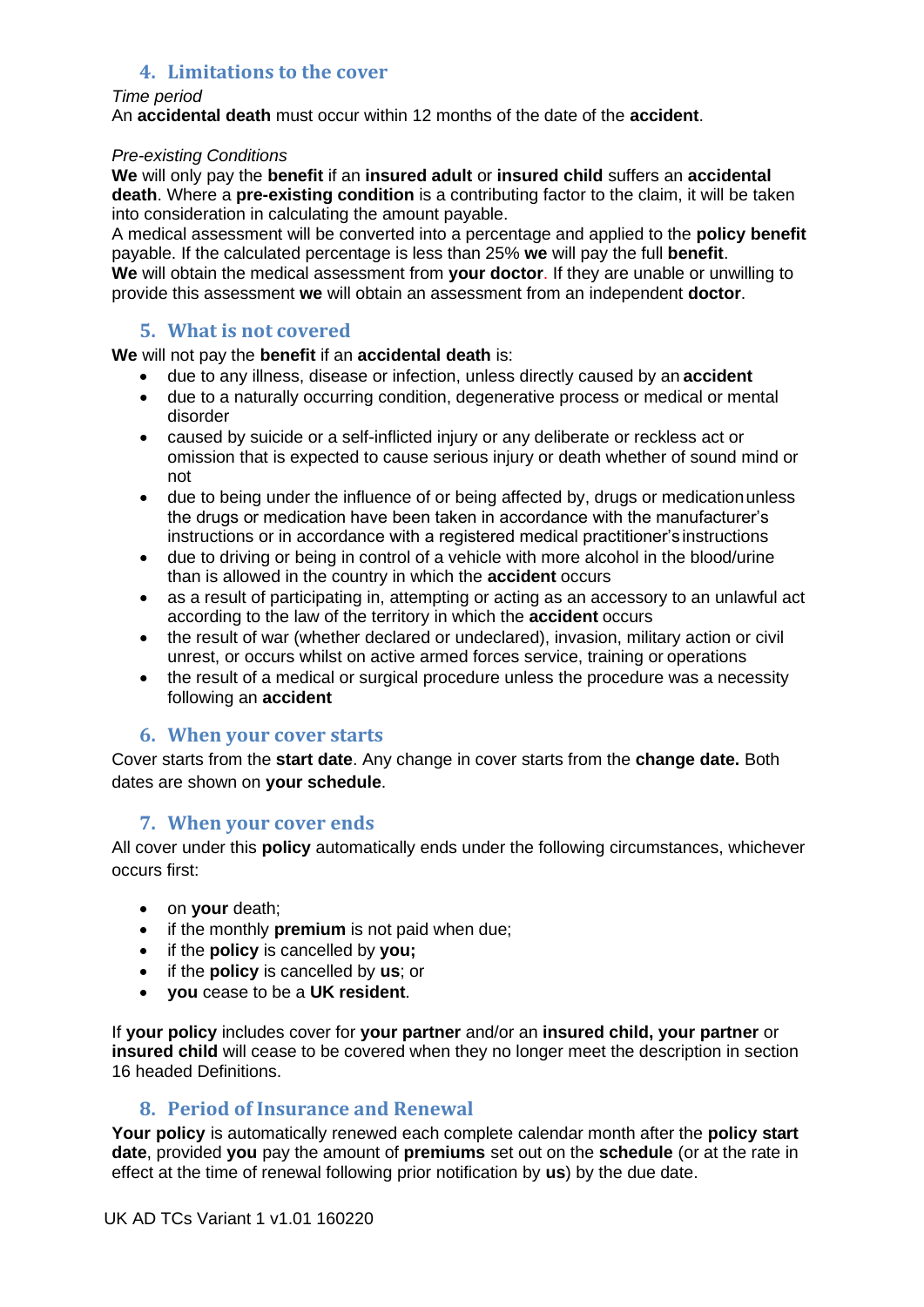If **you** do not pay the **premium** as detailed in section 9 below then **your policy** will not be renewed.

## **9. Paying your premium**

The monthly **premium** for **your** cover is shown on **your policy schedule.** The **premium** includes taxes and surcharges that apply to **you** at the current rate.

**You** start paying for **your** cover on the **premium due date** shown on **your schedule**; after that **you** pay monthly on the same day each month.

**You** must advise **us** as soon as reasonably possible of any change that means a **partner** or **insured child** is no longer eligible for cover on **your policy** so there is no overpayment of **premium**.

If **you** do not pay the **premium, you** have 30 days in which to pay it as long as **you** continue to meet the **policy** conditions. If it is not paid during that period, **your policy** will not be renewed and will automatically be cancelled by **us**. If the **premium** is paid during the 30 day period, then cover will operate as if it had been paid on the due date.

**We** will reinstate **your policy** if **you** request **us** to and **you** pay the **premium** within 30 days after the **policy** has been cancelled by **us**. No insurance cover exists for claims occurring in the time period after the **policy** has been cancelled and before **we** receive **your** request for reinstatement of the **policy**.

**We** reserve the right to make changes to **your premium.**

If **we** have to change **your premium**, **we** will write to **you** at least 30 days in advance of the **premium** changing. If **you** are unhappy with any of the changes, **you** can exercise **your**  right to cancel.

*Please note: There may be other charges payable by you to your payment provider. Please contact your payment provider direct if you have any queries regarding their charges.*

# **10. When can you cancel**

**You** may cancel the **policy** at any time by contacting the Customer Service Centre whose details are shown on **your schedule**.

**You** will continue to be covered by the **policy** up until the next **premium** due date. No further **premiums** will then be due.

# **11. When we can cancel**

**We** may cancel/not renew the **policy** at any time by giving **you** at least 30 days written notice to **your** last known address in order to give **you** the time or opportunity to arrange replacement cover should **you** so wish.

**We** will set out the reason for cancellation/non renewal in **our** letter. Valid reasons include but are not limited to:

- non payment of a **premium;**
- where **you** are required, in accordance with the terms of this **policy** to co-operate with **us**, or send **us** information or documentation and **you** fail to do so in a way which materially affects **our** ability to process an alteration or to defend **our** interests. In this case, **we** may issue a cancellation letter and **we** will cancel **your policy** if **you**  fail to co-operate with **us** or provide the required information or documentation by the end of the 30 day cancellation period; or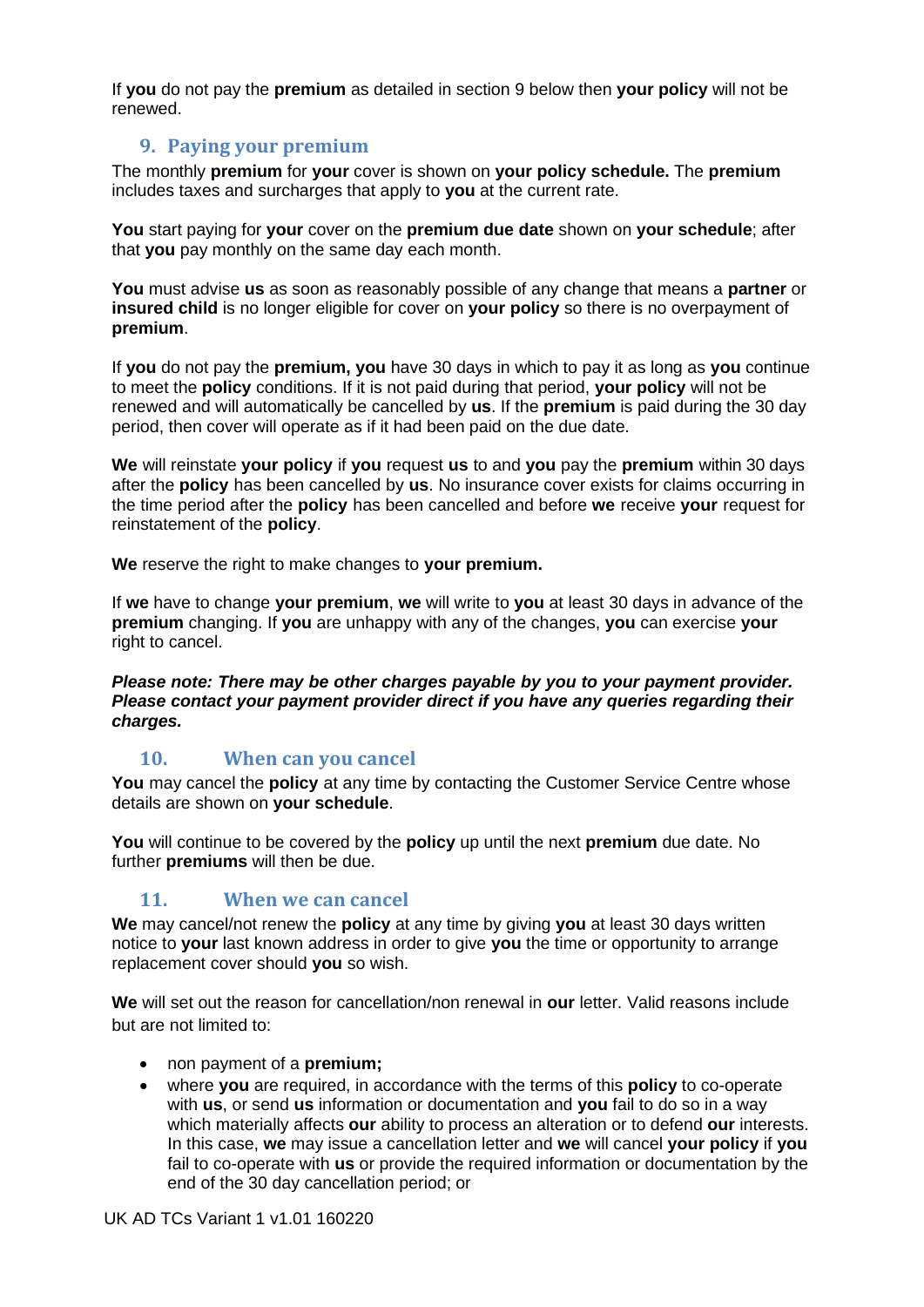• Where **we** reasonably suspect fraud.

## **12. How to make a claim**

To make a claim under the **policy** please contact the Customer Service Centre and ask for a claim form. **We** will ask for details and any relevant information **we** need in order to consider the claim.

**We** will only pay the **benefit** if any certificates and other evidence which **we** require are provided on request.

The person who is able to claim on **your policy** will normally be the **policyholder**, or the **beneficiary** or the appropriate representative of the **policyholder**. Contact details can be found on **your schedule**.

Once **we** agree to pay the claim **we** will pay any cash **benefits** to the **beneficiary** promptly and our liability in respect of that insured person will cease. No interest is payable by **us** on claim settlements.

# **13. General Provisions**

#### *13.1 Review of Policy Conditions*

**We** may change the terms and conditions of **your policy,** including the amount of **your premium**, by giving **you** at least 30 days written notice in advance to **your** last known address. If the changes are acceptable to **you**, then this **policy** will continue. **You** will be able to cancel the **policy** if **you** do not accept the revised terms.

If we give you such notice we will explain the reason, for example:

- to respond to changes in the law;
- to meet regulatory requirements;
- to reflect new industry guidance and codes of practice that raise levels of consumer protection;
- to respond to changes in tax rates; or
- to reflect other legitimate cost or benefit increases or reductions associated with continuing to provide **you** with the services and benefits under **your policy**.

#### *13.2 Currency*

All cash **benefits** and **premiums** are payable in Pounds Sterling.

#### *13.3 Changes to the name and address of the Policyholder*

**You** should inform **us** about any change to **your** address and / or name. **We** will continue to communicate with **you** and send notifications to **you** about **your policy** to the last known address and name **we** have for **you**. **We** will assume that any communication and / or notification about **your** policy that is sent to **your** last known address has been received by **you**.

#### *13.4 Incorrect information and fraud*

**You** must take reasonable care to provide complete and accurate answers to questions **we**  ask when **you** take out, make changes to or make a claim on **your policy**. If **you** are in doubt, please contact **us**.

If the information provided by **you** is not complete and accurate:

- **We** may cancel **your policy** and refuse to pay any claims;
- **We** may not pay the claim in full; or
- The extent of the cover may be affected.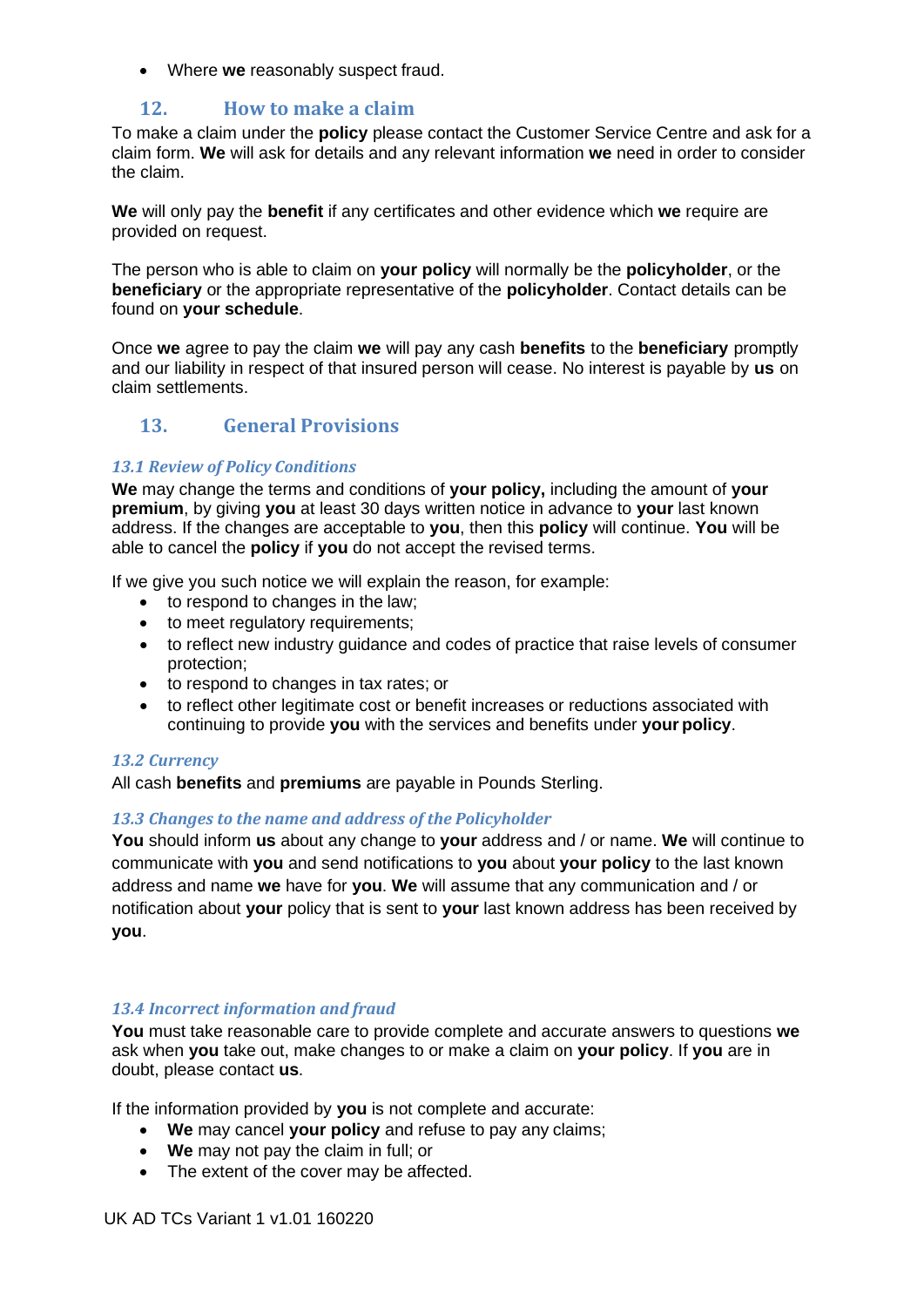In addition, if **you** or anyone insured under this **policy** commits or attempts to commit any fraud in relation to this **policy** or a claim, this **policy** will become invalid. In this case **you**  and anyone insured under this **policy** will lose all rights to any cash **benefits** and to any return of **premiums you** have paid.

### *13.5 Applicable law, language and jurisdiction*

This **policy** will be governed by English law, and **you** and **we** agree to submit to the courts of England and Wales to determine any dispute arising under or in connection with it, unless you are **resident** in Scotland, Northern Ireland, the Isle of Man or the Channel Islands, in which case the law applicable to that jurisdiction will apply and its courts will have exclusive jurisdiction, unless agreed to the contrary by the **policyholder** and **us**.

Unless otherwise agreed, the terms and conditions and other information relating to this **policy** will be in English.

### *13.6 How the Financial Services Compensation Scheme (FSCS) operates*

**We** are covered by the Financial Services Compensation Scheme (FSCS) and **you** may be entitled to compensation from the scheme should **we** be unable to meet **our** liabilities to **you**. This depends on the type of business and the circumstances of the claim. Further information about compensation arrangements are available from the FSCS at [www.fscs.org.uk o](http://www.fscs.org.uk/)r by telephoning 0800 678 1100 or 020 7741 4100.

#### *13.7 Complaints*

**We** aim to provide a good service to **our** customers. However, there may be times when **you**  do not feel satisfied with the service **you** have received. If this happens, please help **us** put things right by first contacting **our** Customer Service Centre, whose details are shown on **your schedule**.

**Our** written complaints procedure is available on request.

If, after following the above procedure, **you** consider that **your** complaint has still not been resolved adequately, **you** may be entitled to refer the matter to the Financial Ombudsman Service.

Address: Financial Ombudsman Service Exchange Tower, London E14 9SR.

Telephone: 0800 023 4567 (free from landlines) or 0300 123 9123 (charged at the same rate as 01 or 02 numbers on mobile phone tariffs)

Website: [www.financial-ombudsman.org.uk](http://www.financial-ombudsman.org.uk/)

#### *13.8 Change of beneficiary*

**We** will not be bound to accept or be affected by any notice of any trust, charge or transfer relating to this **policy**.

#### *13.9 Policy Duplication*

Please note that unless it is agreed between **us, you** will only be eligible for insurance cover under one **policy** at any one time.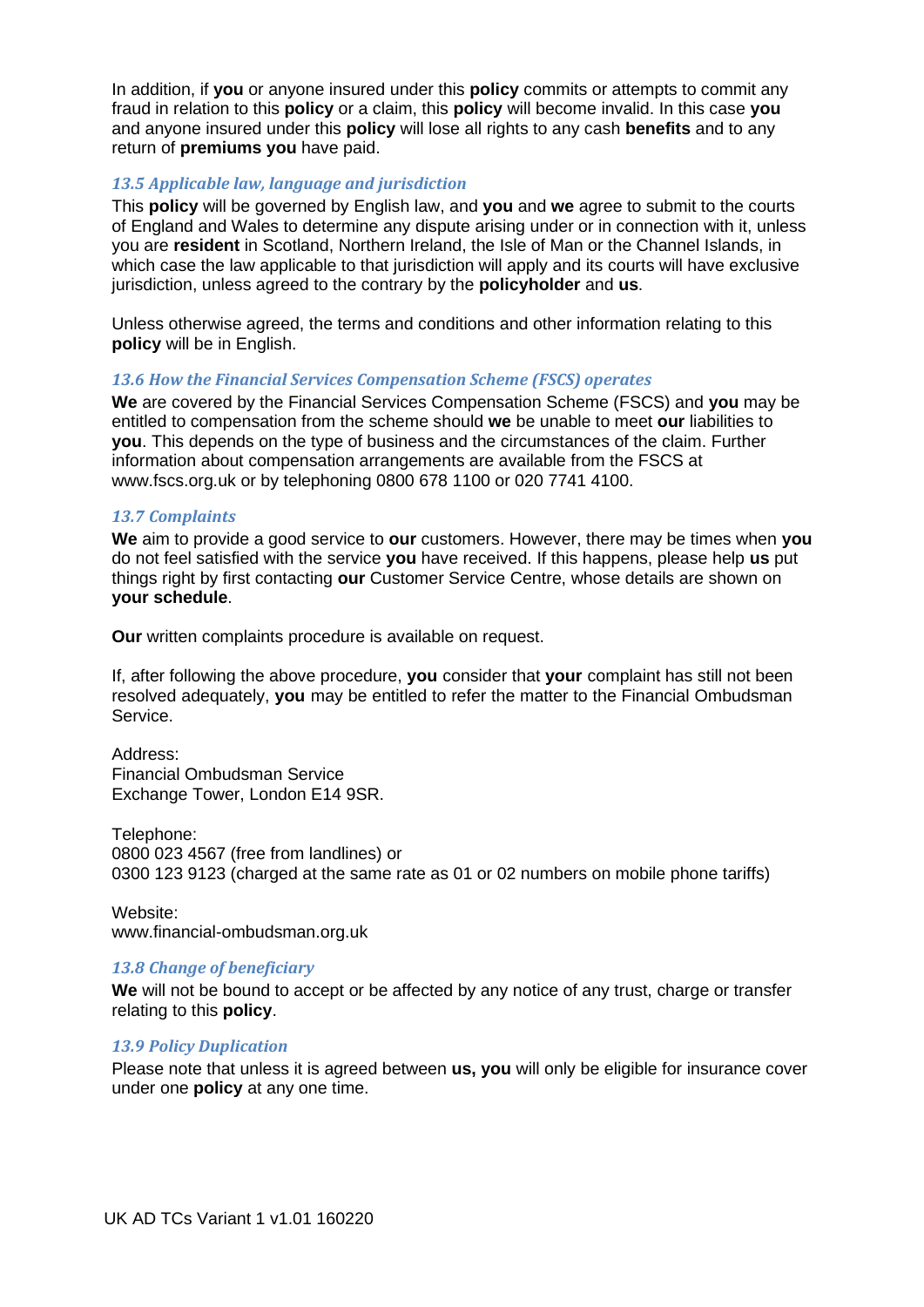# **14. Who regulates us**

Stonebridge International Insurance Ltd. is an insurance company providing general insurance products. Our registered office is 14th Floor, 33 Cavendish Square, London, W1G 0PW and our company registration number is 3321734.

Authorised by the Prudential Regulation Authority and regulated by Financial Conduct Authority and Prudential Regulation Authority. **Our** Financial Services Register number is 203188. **You** can check this on the Financial Services Register by visiting the Financial Conduct Authority (FCA) website [www.fca.org.uk/register o](http://www.fca.org.uk/register)r by contacting the FCA on: 0800 1116768

# **15. Data Protection**

 **We** are the data controller of any personal information given to **us** about **you** as the **policyholder** and other individuals listed on the **policy**, quote, or claim (as defined in the Data Protection Act 2018 and any successor regulation (DPA)). It is **your** responsibility to ensure that all named individuals listed on the policy are aware of who **we** are and how their information will be processed.

**Your** Personal Information will be used for the purpose of providing insurance services to decide if **we** can offer insurance to **you**; to administer **your** policy and to handle claims.

**We** retain the personal information for the period necessary to fulfil the purposes set out above and **we** may be required to keep this information after **your** policy has ended for legal, regulatory or tax purposes.

**We** are part of the Embignell Group and **we** may share **your** Personal Information with the Embignell group, reinsurers, business partners and agents to help administer the products and services and to keep **our** regulatory obligations. More information can be found in **our** Privacy Policy which can be viewed online at<http://embignell.com/privacy-policy>

Under Data Protection law, **you** have certain rights **we** need to make **you** aware of. The rights available to **you** depend on **our** reason for processing and retaining **your** information.

**You** have the right to:

- access the personal information **we** hold about **you**, or anyone else on the policy
- correct personal information **you** think is inaccurate or to update information **you** think is incomplete
- have personal information deleted in certain circumstances
- restrict **us** processing personal information, under certain circumstances
- object to **us** processing personal information, under certain circumstances
- making a complaint

If **you** wish to exercise any of **your** rights or for any queries, we have a dedicated Data Protection Officer you can contact.

Contact Details:

By email: dataprotection@embignell.com

By post: Data Protection Team, 39/51 Highgate Road, London NW5 1RT. The information that **you** have requested will be provided in a suitable format to meet **your**  requirements.

The full Data Protection Notice can be viewed online [https://www.stonebridge](https://www.stonebridge-insurance.com/data-protection-policy/)[insurance.com/data-protection-policy/](https://www.stonebridge-insurance.com/data-protection-policy/) or you can request a copy by contacting the Customer Services Team.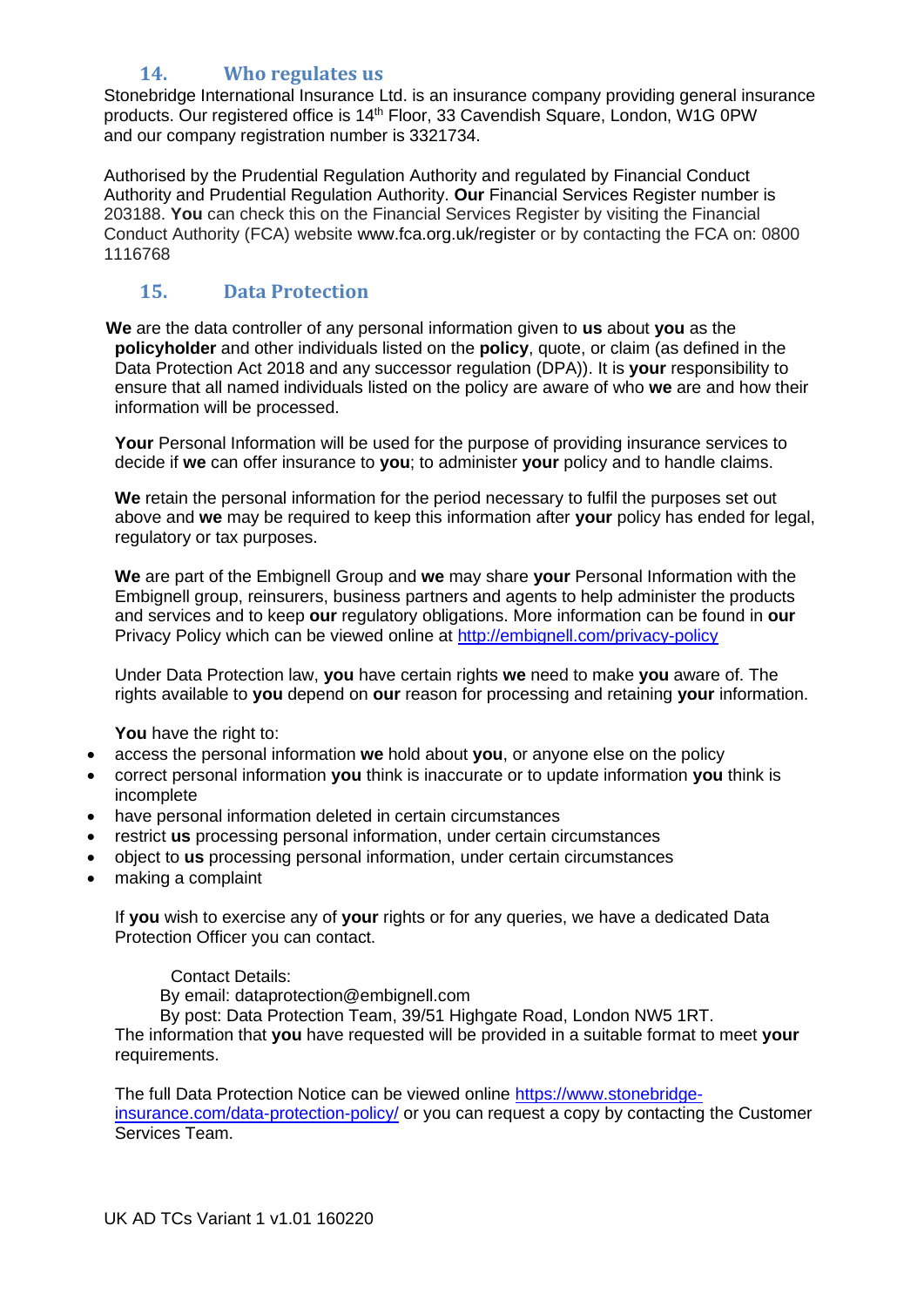# **16. Definitions**

Wherever the following words or expressions appear in **your policy**, they have the meaning given here:

**accident** means a sudden, unexpected and unfortunate event that occurs whilst the **policy** is in force and which results directly from external and violent means.

**accidental death** means the death of an **insured adult** or **insured child** as a direct result of a **bodily injury** caused by an **accident**.

**area of cover** means the geographical area or territory where the **accidental death** occurs and for which this **policy** provides cover. This is shown on the **schedule**.

**benefit** means the amount the **insured adult** and **insured child** is covered for on the **policy**. The cash **benefit**(s) are shown on the **schedule**.

**beneficiary** means the person entitled to receive the cash **benefit** should **you** suffer **accidental death**. Unless **you** specify anyone else, this will be someone appointed in accordance with the Grant of Representation /Confirmation following **your accidental death**. If any **insured adult** and/or **insured child** covered on **your policy** suffers **accidental death**, the **beneficiary** will be **you**, if living.

**bodily injury** means physical injury to an **insured adult** or **insured child** directly caused by an **accident.**

**child** or **children** means all **children** of the **insured adult** age 18 or younger whose **main residence** is the same as **yours**, or all **children** of the **insured adult** age 22 or younger if in full time education.

**change date** is the date any change was made to **your policy**.

**doctor** means a medical practitioner who is duly licensed and legally qualified to diagnose and treat sickness and injuries. Such person must be providing services within the scope of their licence. The **doctor** may not be **you, your partner** or the parent, **child**, brother or sister of **you** or **your partner**.

**insured adult** is the **policyholder** and the **partner** of the **policyholder,** if cover for **partner** has been selected and the appropriate **premium** has been paid.

**insured child** or **children** is a **child,** or **children,** if cover has been selected and the appropriate **premium** has been paid.

**main residence** means the main address where a person lives and has been selected as their main address and is supported by official records.

**motor vehicle** means any petrol, diesel, electric or similarly powered vehicle which is required to be registered with the appropriate vehicle licensing authority within the **area of cover** for use on public roads, and for which the operator is required to be licensed.

**partner** means the person aged between 18 and 80 at the **policy start date,** and whose **main residence** is the same as **yours**, is either married to **you**, has a civil partnership with **you,** or has been living with **you** as a couple at the same address for 12 consecutive months.

**personal information** means the data supplied by **you** and other individuals listed on the **policy.**

UK AD TCs Variant 1 v1.01 160220 **policy** means the terms, conditions, limitations and exclusions agreed between **us** to provide **your** insurance cover. The **policy** is made up of the **policy** terms, conditions,